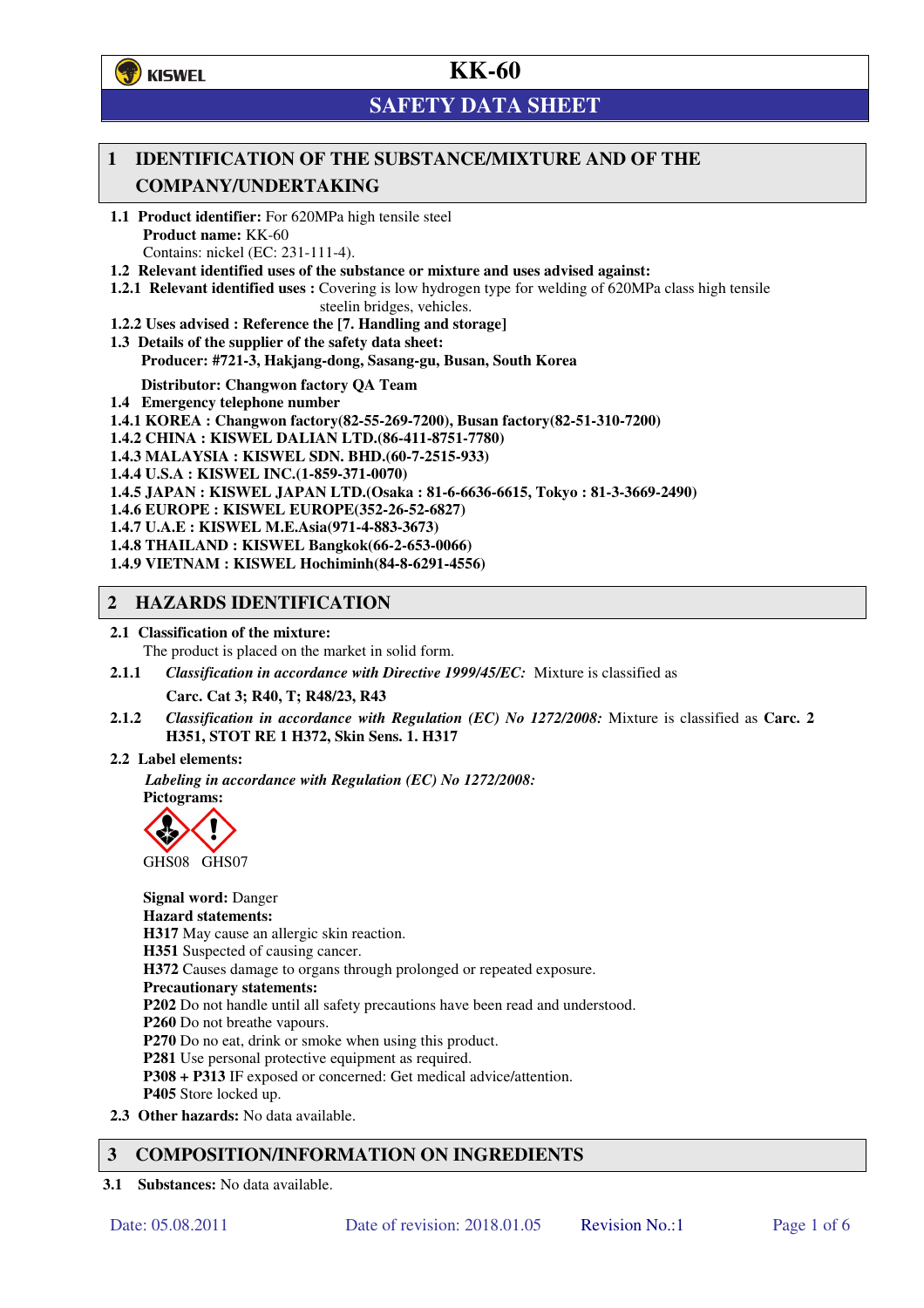# **SAFETY DATA SHEET**

|                               |                |                          | <b>Classification</b>                            |                                                                                                                                                                |                                 |                                     |                                  |             |
|-------------------------------|----------------|--------------------------|--------------------------------------------------|----------------------------------------------------------------------------------------------------------------------------------------------------------------|---------------------------------|-------------------------------------|----------------------------------|-------------|
| Substance name                | EC No.         | Registr.<br>$\mathbf{n}$ | 67/548/EEC                                       | <b>Hazard Class</b><br>and<br>Category<br>Code(s)                                                                                                              | <b>Hazard</b><br>state-<br>ment | Pictogram/<br><b>Signal</b><br>word | Conc.<br>$(\%)$<br><b>Volume</b> | <b>Note</b> |
| ${}^{1}$ Ferro Silicon        |                | ٠                        | $\overline{\phantom{a}}$                         |                                                                                                                                                                | $\overline{\phantom{0}}$        |                                     | $1.0 - 3.0$                      | ٠           |
| <sup>1</sup> Calcium fluoride | 232-188-7      |                          |                                                  |                                                                                                                                                                |                                 |                                     | $3.0 - 7.0$                      |             |
| $1$ Iron                      | 231-096-4      | ۰                        |                                                  |                                                                                                                                                                |                                 |                                     | $68.0 - 72.0$                    | ٠           |
| ${}^{1}$ Limestone            | 215-279-6      | $\blacksquare$           | $\blacksquare$                                   |                                                                                                                                                                | $\equiv$                        |                                     | $11.0 - 15.0$                    | ٠           |
| $1,2$ Manganese               | 231-105-1      | ۰                        |                                                  |                                                                                                                                                                |                                 |                                     | $0.1 - 1.0$                      |             |
| $1,2$ Mica                    | $\overline{a}$ | ٠                        |                                                  |                                                                                                                                                                |                                 |                                     | $0.1 - 1.0$                      | ٠           |
| Nickel                        | 231-111-4      | ٠                        | Toxic<br>Carc. Cat 3:<br>R40<br>T: R48/23<br>R43 | Carcinogenicity<br>Carc. 2<br>Specific target<br>organ toxicity -<br>repeated exposure<br><b>STOT RE1</b><br>Respiratory/skin<br>sensitisation<br>Skin Sens. 1 | H351<br>H372<br>H317            | Danger                              | $0.1 - 1.0$                      | S, 7        |
| <sup>1</sup> Titanium dioxide | 236-675-5      |                          |                                                  |                                                                                                                                                                |                                 |                                     | $1.0 - 3.0$                      |             |
| <sup>1</sup> Sodium silicate  | 239-981-7      |                          |                                                  |                                                                                                                                                                |                                 |                                     | $1.0 - 3.0$                      |             |

#### **3.2 Mixtures:** The mixture contains dangerous substances:

<sup>1</sup>Substance is not classified in terms of Regulation (EC) No. 1272/2008 Annex VI.

<sup>2</sup>Substance with workplace exposure limits.

Note S: This substance may not require a label according to Article 17 (see section 1.3 of Annex I) (Table 3.1). This substance may not require a label according to Article 23 of Directive 67/548/EEC (see section 8 of Annex VI to that Directive) (Table 3.2).

Note 7: Alloys containing nickel are classified for skin sensitisation when the release rate of 0,5 µg Ni/cm2/week, as measured by the European Standard reference test method EN 1811, is exceeded.

\* See all the hazard statements in chapter 16.

## **4 FIRST AID MEASURES**

**4.1 Description of first aid measures:** 

**In case of respiratory exposure**: Remove to fresh air and keep at rest. If breathing is difficult or has stopped, administer artificial respiration as necessary. Seek medical attention.

**In case of skin contamination**: Wash contaminated area thoroughly with soap and water. Remove and wash contaminated clothing. If a persistent rash or irritation occurs, seek medical attention.

 **In case of intrusion into eye**: Immediately flush eyes with large amounts of running water for at least 15 minutes, lifting the upper and lower eyelids. Get medical attention.

**In case of oral intake**: Ingestion is considered unlikely due to product form. However, if swallowed do not induce vomiting. Seek medical attention. Advice to doctor: treat symptomatically.

- **4.2 Most important symptoms and effects, both acute and delayed:** No data available.
- **4.3 Indication of any immediate medical attention and special treatment needed:** No data available.

#### **5 FIREFIGHTING MEASURES**

**5.1 Extinguishing media:** 

**Suitable extinguishing media:** Carbon dioxide, dry chemical, water spray. Use extinguishing media appropriate for surrounding fire.

**Unsuitable extinguishing media:** No data available.

**5.2 Special hazards arising from the substance or mixture:** Fire may produce irritating or poisonous gases.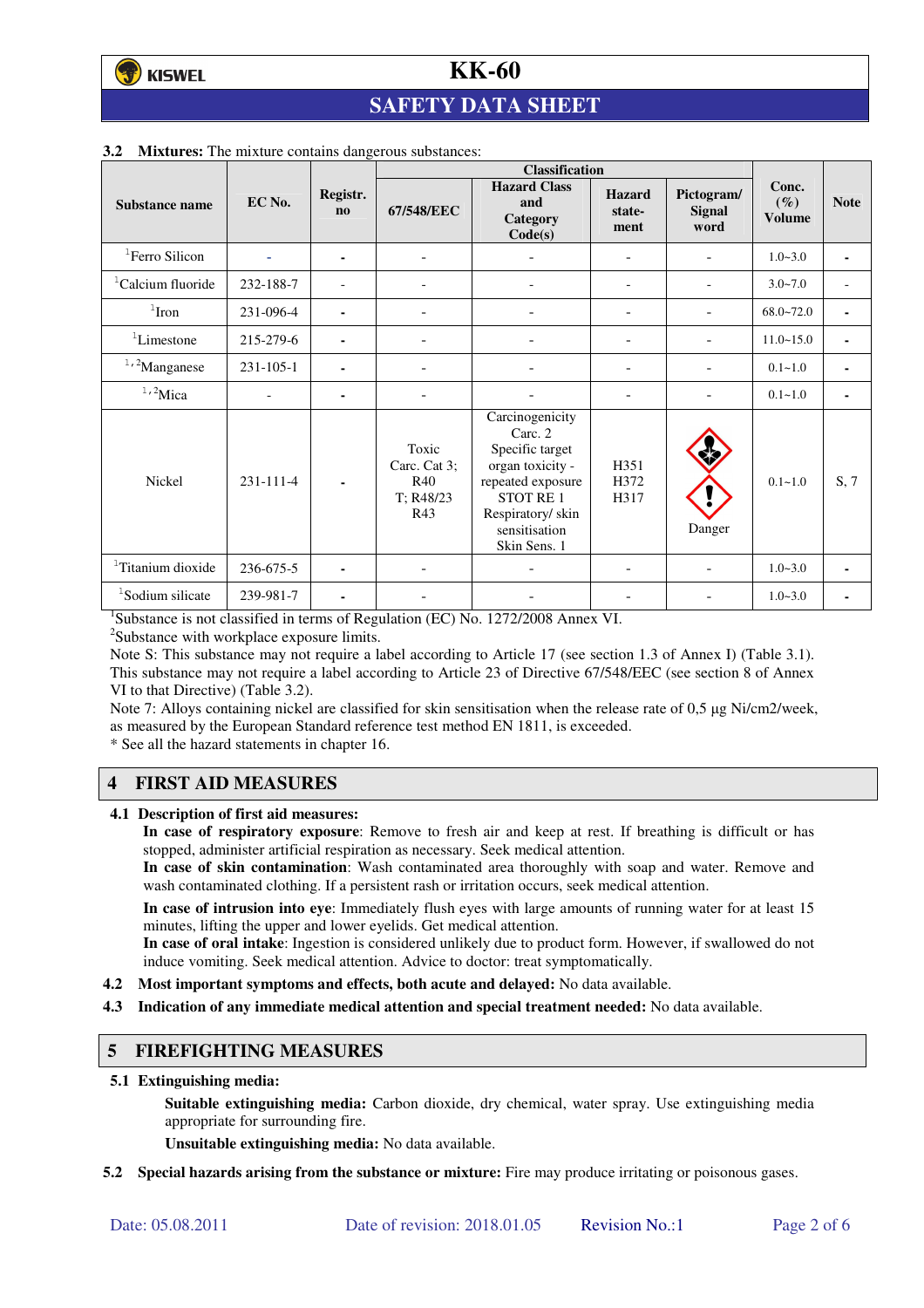

**SAFETY DATA SHEET** 

**5.3 Advice for firefighters:** In the event of a fire, wear self-contained breathing apparatus and protective clothing.

### **6 ACCIDENTAL RELEASE MEASURES**

**6.1 Personal precautions, protective equipment and emergency procedures:** 

**For non-emergency personnel:** Wear appropriate personal protective equipment as specified in Section 8. Ensure adequate ventilation**.** 

**For emergency responders:** No data available.

**6.2 Environmental precautions:** Avoid dispersal of spilled material and contact with soil, ground and surface water, drains and sewers.

**Methods and material for containment and cleaning up:** Take up mechanically. Collect the material in labeled containers and dispose of according to local and regional authority requirements.

**6.3 Reference to other sections:** See Section 7 for information on safe handling. See Section 8 for information on personal protection equipment. See Section 13 for disposal information.

### **7 HANDLING AND STORAGE**

- **7.1 Precautions for safe handling:** Welding may produce fumes and gases hazardous to health. Avoid breathing these fumes and gases. Use adequate ventilation. Keep away from sources of ignition. Avoid contact with skin, eyes and clothing. Do not eat, drink and smoke in work areas.
- **7.2 Conditions for safe storage, including any incompatibilities**: Store in cool, dry and well-ventilated place. Keep away from incompatible materials. Keep away from heat and open flame.
- **7.3 Specific end use(s):** No data available.

#### **8 EXPOSURE CONTROLS/PERSONAL PROTECTION**

**8.1 Control parameters:** Exposure limits were not established for this product.

Workplace exposure limits for substances contained in the mixture are listed in *EH40/2005* Workplace exposure limits:

|                             | <b>CAS</b> number | Workplace exposure limit                                        |                   |                                                                                  |                   |                 |  |
|-----------------------------|-------------------|-----------------------------------------------------------------|-------------------|----------------------------------------------------------------------------------|-------------------|-----------------|--|
|                             |                   | Long-term<br>exposure limit<br>(8-hour TWA<br>reference period) |                   | <b>Short-term exposure</b><br>limit<br>$(15\text{-minute})$<br>reference period) |                   | <b>Comments</b> |  |
| <b>Substance</b>            |                   |                                                                 |                   |                                                                                  |                   |                 |  |
|                             |                   |                                                                 |                   |                                                                                  |                   |                 |  |
|                             |                   |                                                                 |                   |                                                                                  |                   |                 |  |
|                             |                   | ppm                                                             | mg.m <sup>3</sup> | ppm                                                                              | mg.m <sup>3</sup> |                 |  |
| Chromium                    | 7440-47-3         |                                                                 | 0.5               |                                                                                  |                   |                 |  |
| Limestone/Calcium carbonate | 1317-65-3         |                                                                 |                   |                                                                                  |                   |                 |  |
| Total inhalable             |                   |                                                                 | 10                |                                                                                  |                   |                 |  |
| Respirable                  |                   |                                                                 | 4                 |                                                                                  |                   |                 |  |
| Manganese and its inorganic |                   |                                                                 |                   |                                                                                  |                   |                 |  |
| compounds (as Mn)           |                   |                                                                 | 0.5               |                                                                                  |                   |                 |  |
| Mica                        | 12001-26-2        |                                                                 |                   |                                                                                  |                   |                 |  |
| Total inhalable             |                   |                                                                 | 10                |                                                                                  |                   |                 |  |
| Respirable                  |                   |                                                                 | 0.8               |                                                                                  |                   |                 |  |
| Titanium dioxide            | 13463-67-7        |                                                                 |                   |                                                                                  |                   |                 |  |
| Total inhalable             |                   |                                                                 | 10                |                                                                                  |                   |                 |  |
| Resirable                   |                   |                                                                 | 4                 | $\overline{\phantom{a}}$                                                         |                   |                 |  |
| Iron oxide, fume (as Fe)    | 1309-37-1         |                                                                 | 5                 |                                                                                  | 10                |                 |  |

\*A skin notation assigned to the OEL identifies the possibility of significant uptake through the skin.

- **8.2 Exposure controls:** Do not eat, drink and smoke. Immediately remove all contaminated clothing. Wash hands before breaks and at the end of work.
- **8.2.1 Appropriate engineering controls:** Use local exhaust ventilation during all welding operations.

**8.2.2 Individual protection measures, such as personal protective equipment:**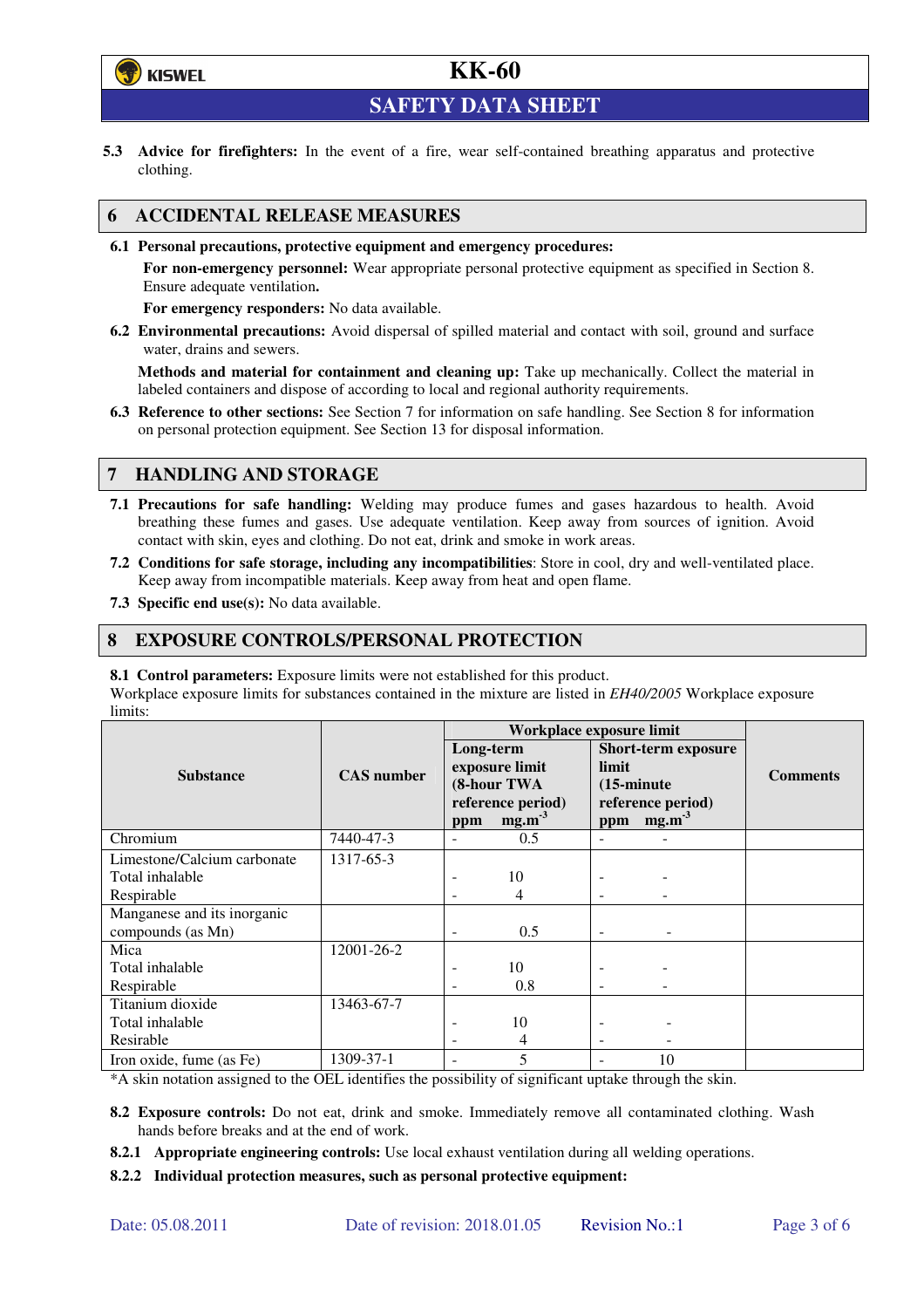

**SAFETY DATA SHEET** 

**8.2.2.1 Eye/face protection:** Always wear eye protection during welding operations, helmet and/or face shield with filter lens.

#### **8.2.2.2 Skin protection:**

**Hand protection:** Wear appropriate protective (welding) gloves during welding. **Other:** Wear appropriate protective clothing and boots.

- **8.2.2.3 Respiratory protection:** If ventilation is insufficient, use appropriate respirator or self-contained breathing apparatus.
- **8.2.2.4 Thermal hazards:** No data available.
- **8.2.3 Environmental exposure controls:** Do not allow to enter sewers, surface and ground water.

### **9 PHYSICAL AND CHEMICAL PROPERTIES**

#### **9.1 Information on basic physical and chemical properties:**

| эт тигериштери он ошоге рнузкий ини сисписат ргорегисэт |                              |  |  |  |  |
|---------------------------------------------------------|------------------------------|--|--|--|--|
| Appearance:                                             | solid (metal rod)            |  |  |  |  |
| Odour:                                                  |                              |  |  |  |  |
| <b>Odour threshold:</b>                                 |                              |  |  |  |  |
| pH:                                                     |                              |  |  |  |  |
| Melting point/freezing point:                           | $\overline{\phantom{0}}$     |  |  |  |  |
| Initial boiling point and boiling range:                | $\overline{a}$               |  |  |  |  |
| <b>Flash point:</b>                                     | $\overline{\phantom{0}}$     |  |  |  |  |
| <b>Evaporation rate:</b>                                |                              |  |  |  |  |
| <b>Flammability (solid, gas):</b>                       |                              |  |  |  |  |
| <b>Upper/lower flammability or explosive limits:</b>    | $\qquad \qquad \blacksquare$ |  |  |  |  |
| Vapour pressure:                                        | $\overline{a}$               |  |  |  |  |
| <b>Vapour density:</b>                                  |                              |  |  |  |  |
| <b>Relative density:</b>                                |                              |  |  |  |  |
| Solubility(ies):                                        |                              |  |  |  |  |
| Partition coefficient: n-octanol/water:                 | $\overline{a}$               |  |  |  |  |
| <b>Auto-ignition temperature:</b>                       |                              |  |  |  |  |
| <b>Decomposition temperature:</b>                       |                              |  |  |  |  |
| <b>Viscosity:</b>                                       |                              |  |  |  |  |
| <b>Explosive properties:</b>                            | $\overline{\phantom{0}}$     |  |  |  |  |
| <b>Oxidising properties:</b>                            | $\overline{\phantom{0}}$     |  |  |  |  |
|                                                         |                              |  |  |  |  |

**9.2 Other information:** No data available.

#### **10 STABILITY AND REACTIVITY**

**10.1 Reactivity:** No data available.

- **10.2 Chemical stability:** The product is stable under normal conditions. When using it may produce dangerous fumes and gases.
- **10.3 Possibility of hazardous reactions:** No data available.
- **10.4 Conditions to avoid:** Avoid contact with incompatible materials.
- **10.5 Incompatible materials:** Acids, bases, oxidizing agents.
- **10.6 Hazardous decomposition products:** Metal oxide fumes and gases are produced during welding.

## **11 TOXICOLOGICAL INFORMATION**

#### **11.1 Information on toxicological effects:**

The mixture may cause an allergic skin reaction. It is suspected of causing cancer. It causes damage to organs through prolonged or repeated exposure.

## **12 ECOLOGICAL INFORMATION**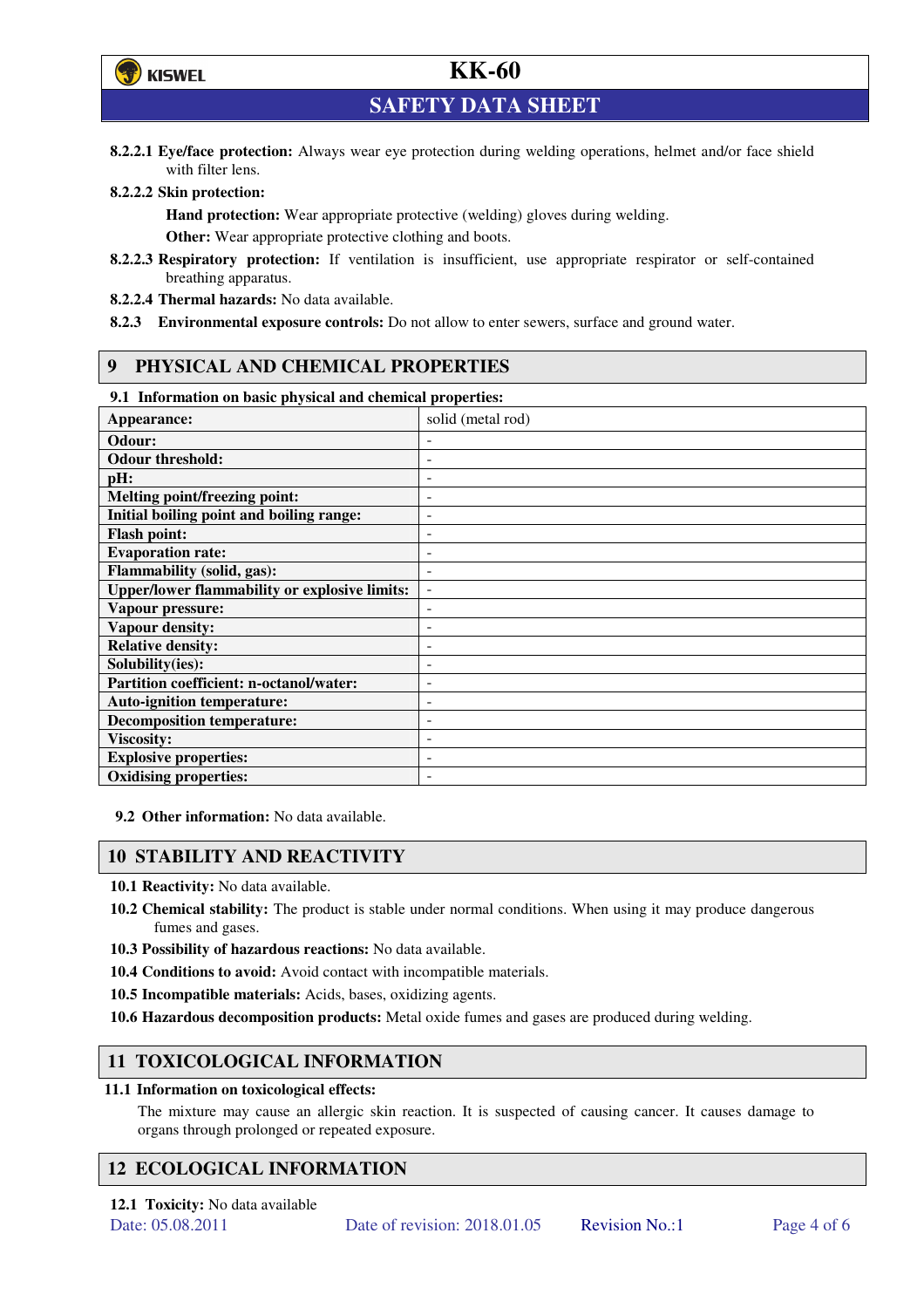

 $\overline{a}$ 

## **KK-60**

## **SAFETY DATA SHEET**

- **12.2 Persistence and degradability:** No data available.
- **12.3 Bioaccumulative potential:** No data available.
- **12.4 Mobility in soil:** No data available.
- **12.5 Results of PBT and vPvB assessment:** No data available.
- **12.6 Other adverse effects:** No data available.

#### **13 DISPOSAL CONSIDERATIONS**

**13.1 Waste treatment methods:** Dispose off in accordance with local and national regulations.

#### **14 TRANSPORT INFORMATION**

**14.1 ADR/RID/ADN:** The mixture is not subject to international regulations on transport of dangerous goods.

| UN number:                            | - |
|---------------------------------------|---|
| UN proper shipping name:              | - |
| Transport hazard class(es):           | - |
| <b>Packing group:</b>                 | - |
| <b>Environmental hazards:</b>         | - |
| <b>Special precautions for user:</b>  | - |
| <b>Transport in bulk according to</b> |   |
| Annex II of MARPOL73/78 and the       | - |
| <b>IBC</b> Code:                      |   |

**14.2 IMDG:** The mixture is not subject to international regulations on transport of dangerous goods.

**14.3 ICAO/IATA:** The mixture is not subject to international regulations on transport of dangerous goods.

#### **15 REGULATORY INFORMATION**

**15.1 Safety, health and environmental regulations/legislation specific for the substance or mixture:** There are restrictions for nickel under Title VIII of REACH Regulation.

Annex XVII to Regulation (EC) No 1907/2006 - Restrictions on the manufacture, placing on the market and use of certain dangerous substances, mixtures and articles:

Nickel CAS No 7440-02-0 EC No 231-111-4 and its compounds:

1. Shall not be used: (a) in any post assemblies which are inserted into pierced ears and other pierced parts of the human body unless the rate of nickel release from such post assemblies is less than  $0.2 \mu$ g/cm  $2$ /week (migration limit); (b) in articles intended to come into direct and prolonged contact with the skin such as: earrings, — necklaces, bracelets and chains, anklets, finger rings, — wrist-watch cases, watch straps and tighteners, — rivet buttons, tighteners, rivets, zippers and metal marks, when these are used in garments, if the rate of nickel release from the parts of these articles coming into direct and prolonged contact with the skin is greater than 0,5 µg/cm 2 / week. (c) in articles referred to in point (b) where these have a non-nickel coating unless such coating is sufficient to ensure that the rate of nickel release from those parts of such articles coming into direct and prolonged contact with the skin will not exceed 0,5 µg/cm 2 / week for a period of at least two years of normal use of the article.

2. Articles which are the subject of paragraph 1 shall not be placed on the market unless they conform to the requirements set out in that paragraph.

3. The standards adopted by the European Committee for Standardisation (CEN) shall be used as the test methods for demonstrating the conformity of articles to paragraphs 1 and 2.

Corrigendum to Regulation (EC) No 1907/2006 of the European Parliament and of the Council of 18 December 2006 concerning the Registration, Evaluation, Authorization and Restriction of Chemicals (REACH), establishing a European Chemicals Agency, amending Directive 1999/45/EC and repealing Council Regulation (EEC) No 793/93 and Commission Regulation (EC) No 1488/94 as well as Council Directive 76/769/EEC and Commission Directives 91/155/EEC, 93/67/EEC, 93/105/EC and 2000/21/EC (OJ L 396, 30.12.2006);